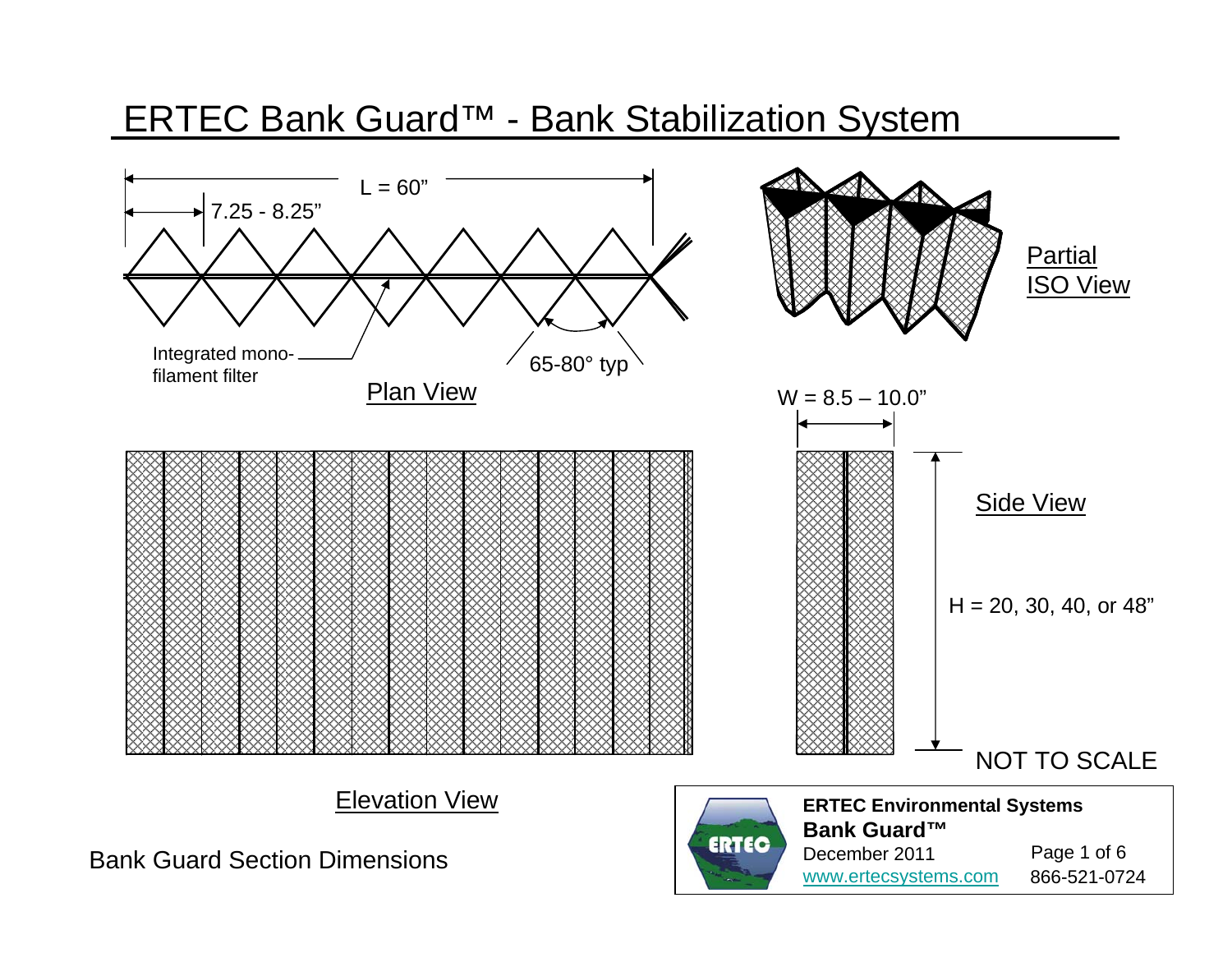

Note: Geotextile fabrics: Internal geo-textile is integrated into the structure. Exterior geo-textile is purchased locally.

### NOT TO SCALE



**ERTEC Environmental Systems Bank Guard™**December 2011www.ertecsystems.com 866-521-0724 Page 2 of 6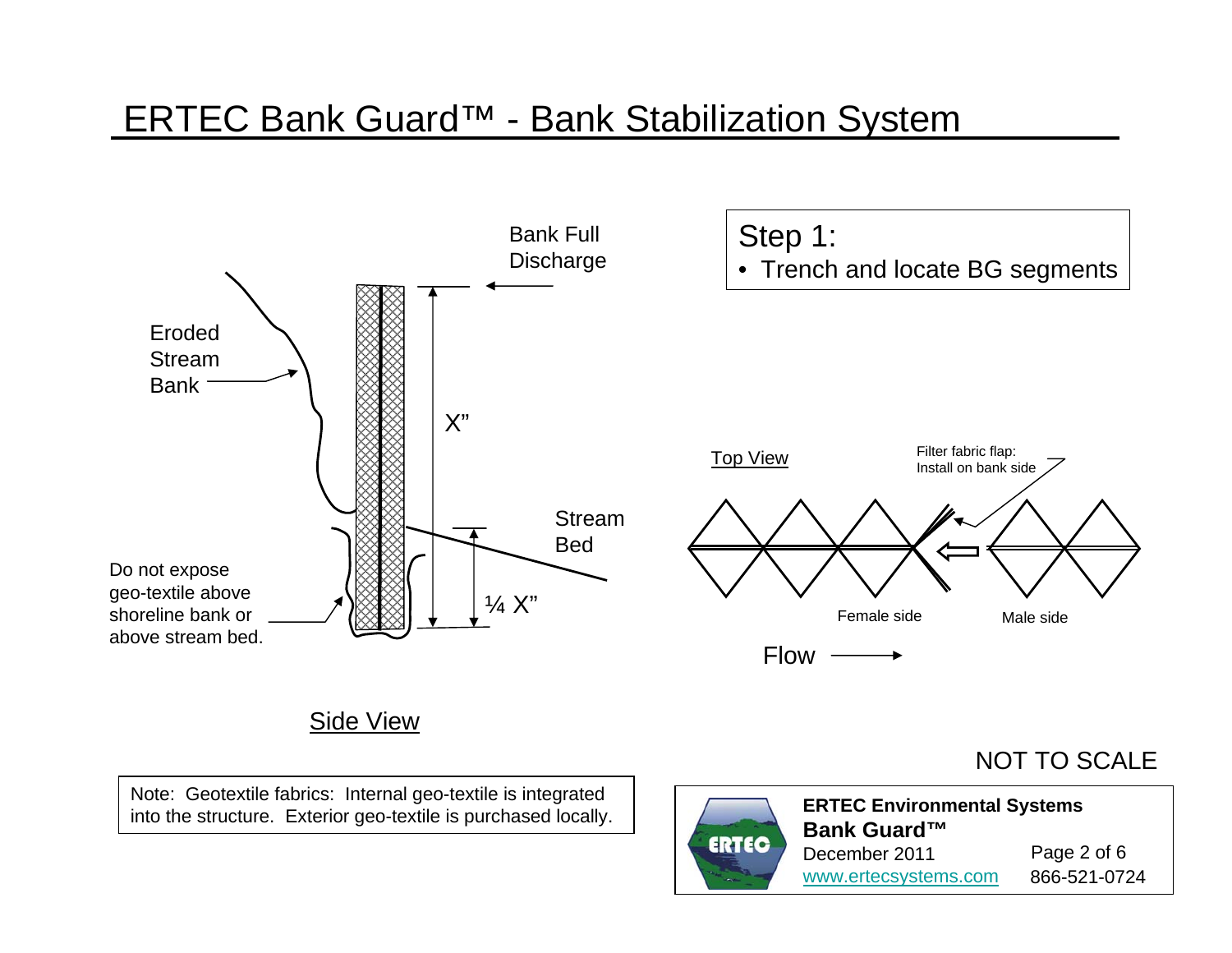

December 2011www.ertecsystems.com 866-521-0724

Page 3 of 6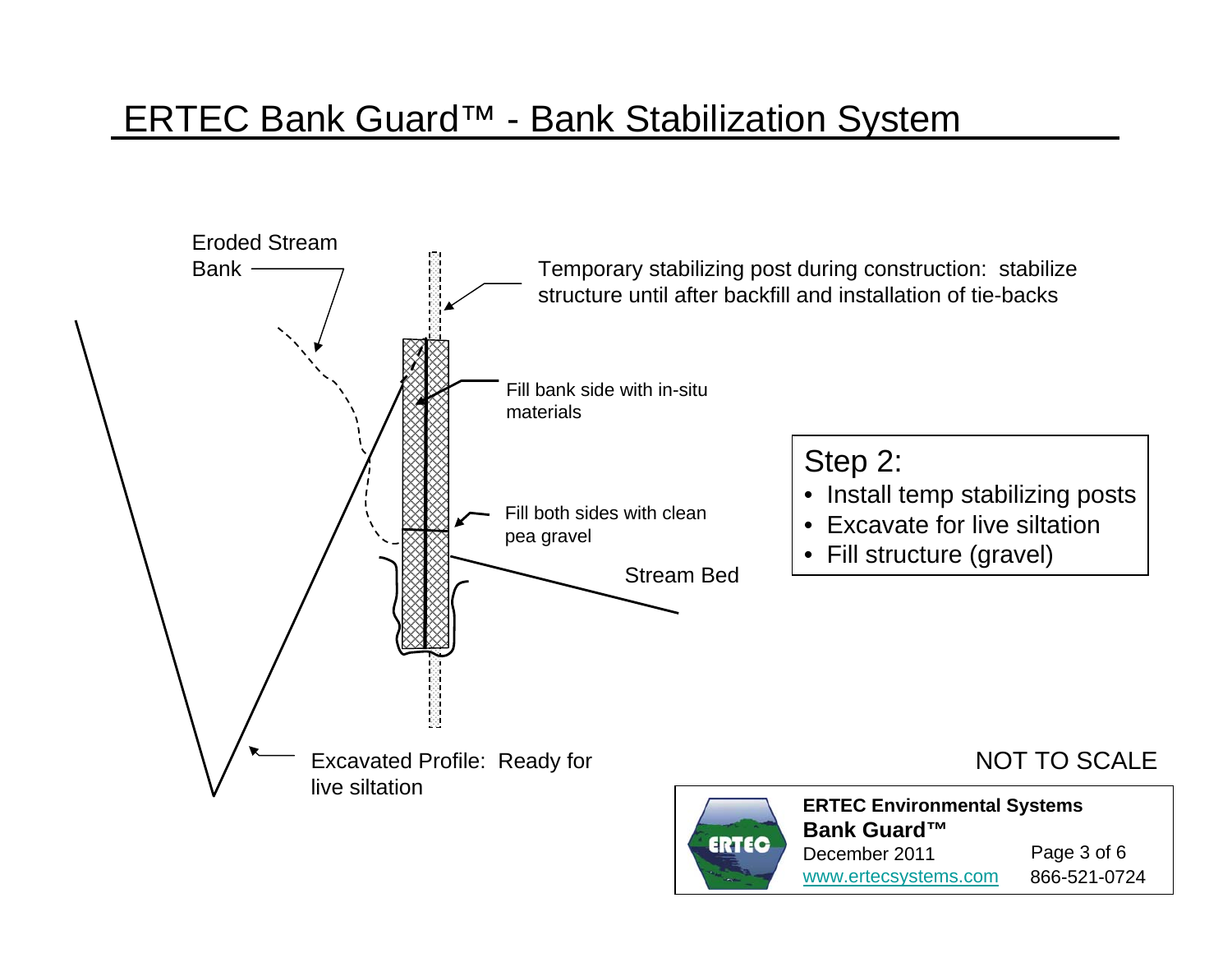

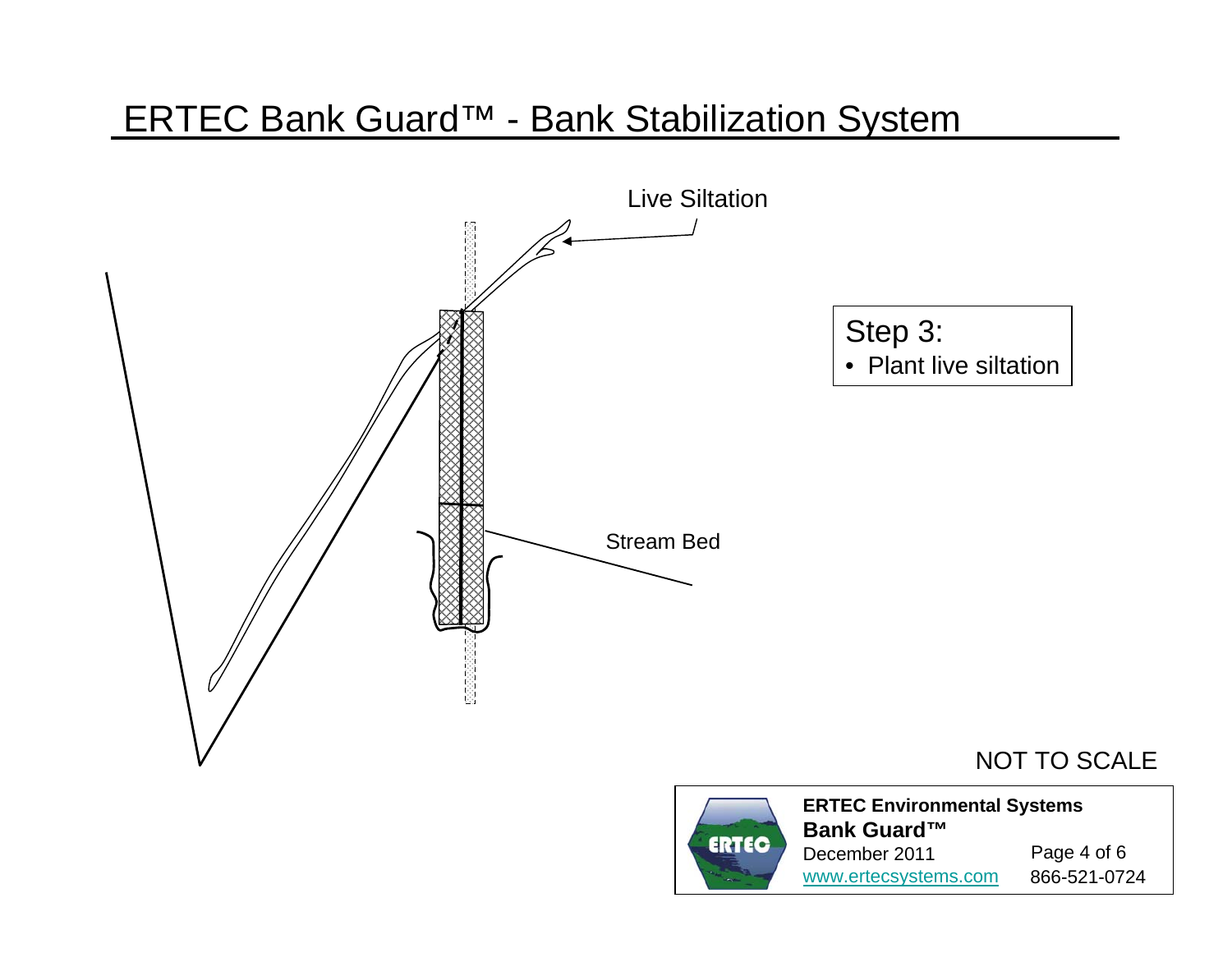



**ERTEC Environmental Systems Bank Guard™**December 2011www.ertecsystems.com 866-521-0724 Page 5 of 6